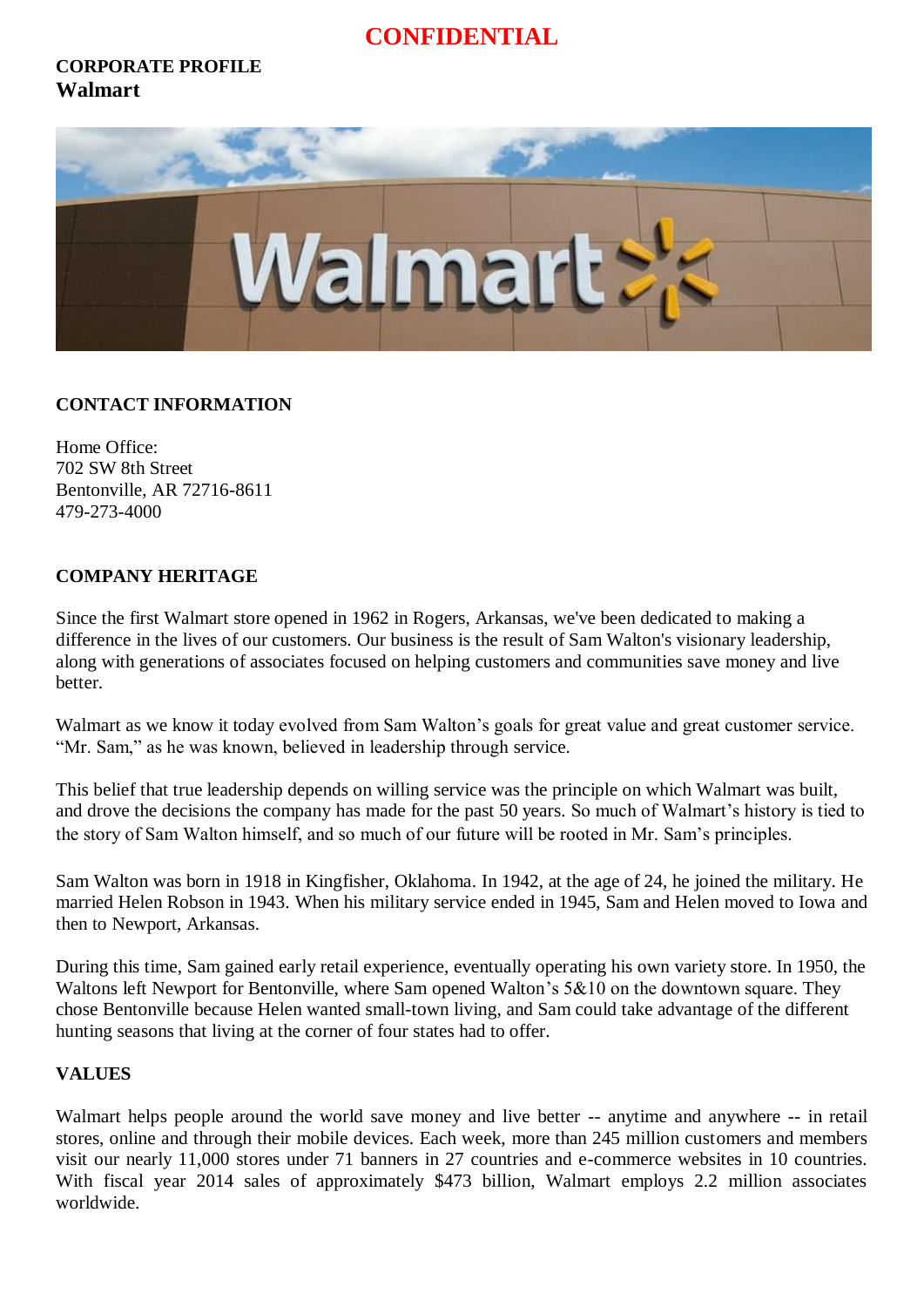### **KEY INFORMATION**

Walmart serves customers more than 245 million times per week at nearly 11,000 retail units in 27 countries.

We employ 2.2 million associates globally, including approximately 1.3 million in the United States. Walmart is one of the largest private employers in the U.S. and Canada.

For the fiscal year ended January 2014, Walmart increased net sales by 1.4% to \$473 billion and returned \$12.8 billion to shareholders through dividends and share repurchases. Walmart ranks first on the FORTUNE 500 list of the world's largest companies by revenue.

### *U.S. Operations*

Walmart was founded by Sam Walton in 1962 with the opening of the first Walmart store in Rogers, Ark. The company incorporated as Wal-Mart Stores, Inc. in 1969 and was first publicly traded on the New York Stock Exchange in 1972.

In 1983, we opened the first Sam's Club membership warehouse and in 1988 opened the first Walmart supercenter, which features a complete grocery department in addition to general merchandise.

Today in the U.S., Walmart operates more than 4,800 retail facilities, including Walmart stores and Sam's Club warehouses. For fiscal year 2014, Walmart U.S. net sales were more than \$279 billion, and Sam's Club net sales were more than \$57 billion.

# **PRODUCTS AND OPERATIONS**

### *Walmart U.S.*

Walmart has stores in 50 states and Puerto Rico offering low prices on the broadest assortment of products through a variety of formats.

### *Walmart International*

Walmart operates in 26 countries outside the U.S., offering low prices through retail units under several banners around the globe.

#### *Sam's Club*

Sam's Club is a warehouse membership format with locations across the U.S. and around the world.

### **COMPANY AFFILIATIONS**

Sam's Club Hoover Overstock.com Coca-Cola Company

### **RELEVANT FINDINGS**

*Stock Information* Wal-Mart Stores Inc. (WMT) 67.86 -0.23(-0.34%) NYSE

### **COMPETITORS**

Target Corp., Costco Wholesale Corporation, Industry (Discount, Variety Stores).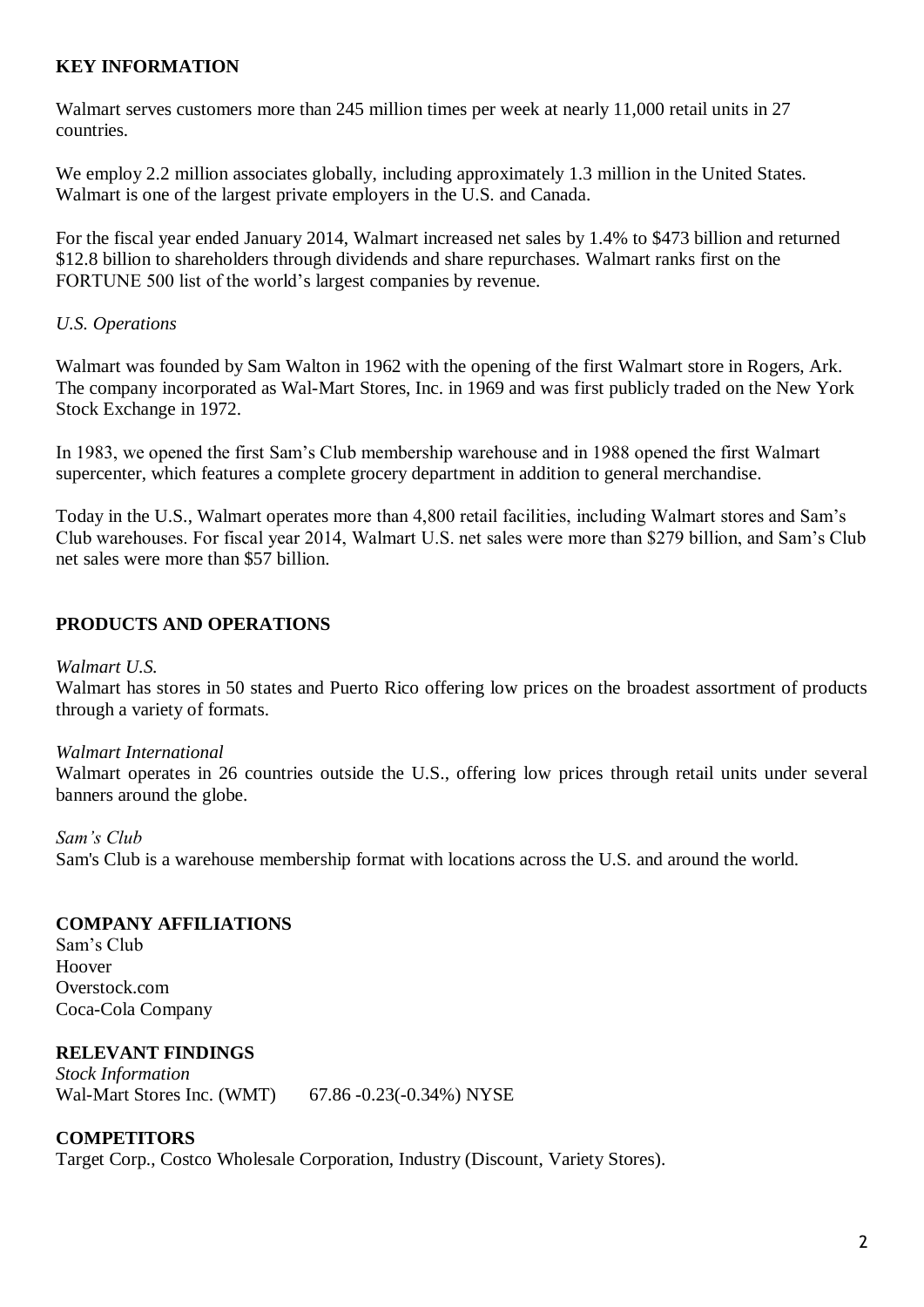#### **KEY PEOPLE**

*Board of Directors* Julie Gehrki, V.P. and Sr. Dir. Cathy Smith Whitney Head Michael T. Duke, Chair. Doug McMillon, Chair. Brett Biggs M. Susan Chambers Scott Hardin, Secy. Dan Bartlett Cindy Davis Tanya Farah, Treas. Marybeth Cornwell Gisel Ruiz Kristin Oliver

*Executive Management* Doug McMillon Charles M. Holley, Jr. President and CEO, Wal-Mart Stores, Inc. EVP and CFO

Bill Simon Jamie Iannone

David Cheesewright Pamela K. Kohn

Rosalind G. Brewer Duncan Mac Naughton President and CEO, Sam's Club EVP, CMO, Walmart U.S.

Neil M. Ashe Judith McKenna

John Aden Michael S. Moore EVP, Merchandise Services, Walmart U.S. President, Walmart Central, Walmart U.S.

Claire Babineaux-Fontenot Kristin Oliver EVP, EVP Tax and Treasury EVP - Walmart U.S. People

Andy Barron Enrique Ostalé

Dan Bartlett Scott Price

Michael J. Bender Stephen F. Quinn President, Walmart West, Walmart U.S. EVP, CMO, Walmart U.S.

Brett Biggs Charles Redfield EVP and CFO, Walmart International EVP, Merchandising, Sam's Club

Steve Bratspies Karen Roberts<br>EVP. General Merchandise - Walmart U.S. EVP and Gene

M. Susan Chambers Gisel Ruiz EVP, Global People Division EVP, COO, Walmart U.S.

Michael Dastugue Jack L. Sinclair

Cindy Davis Chris Sultemeier EVP, Global Customer Insights and Analytics EVP, Logistics, Walmart U.S.

Jeff Davis Karenann Terrell EVP and CFO, Walmart U.S. EVP, CIO

Rollin L. Ford Joaquín González Varela

Don Frieson Steven P. Whaley EVP, Operations, Sam's Club Senior VP and Controller

President and CEO, Walmart U.S. President and CEO, Samsclub.com

President and CEO, Walmart International EVP and Pres., Walmart Realty, Walmart U.S.

President and CEO, Global eCommerce EVP, Strategy and Intl. Dev., Walmart Intl..

EVP, Softlines, Walmart U.S. President and CEO, Walmart Latin America

EVP, Corporate Affairs President and CEO, Walmart Asia

EVP and General Counsel, Wal-Mart Stores, Inc.

EVP and CFO, Sam's Club EVP, Grocery Division, Walmart U.S.

EVP, Chief Administrative Officer President, Walmart East, Walmart U.S.